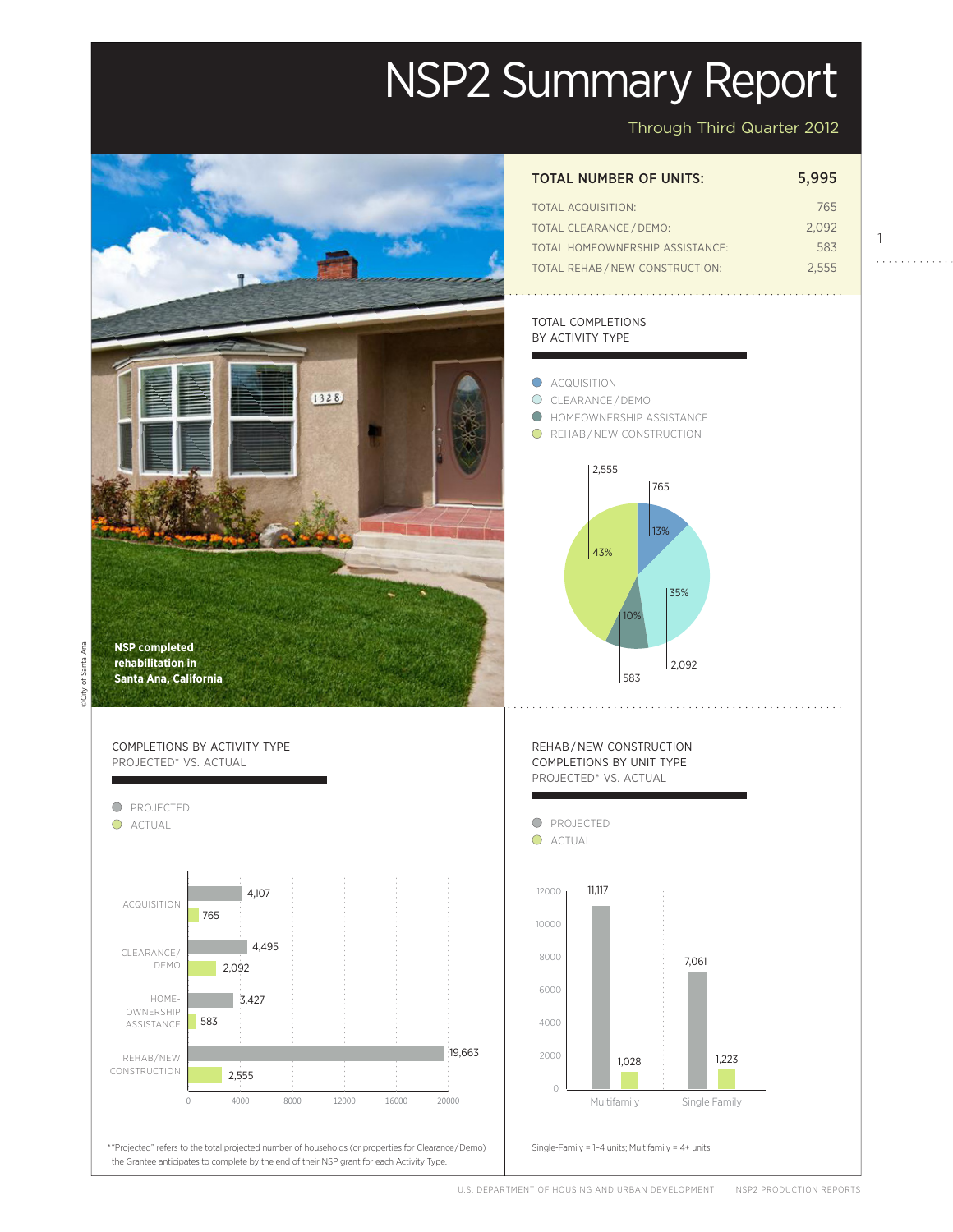г

ù,

|  | GRANTEE                                                | <b>ACQUISITION</b>               | CLEARANCE/<br>DEMO         | HOME-<br>OWNERSHIP<br>ASSISTANCE | REHAB/<br><b>NEW</b><br>CONSTRUCTION  | <b>TOTAL</b>                                                                                                                 |  |
|--|--------------------------------------------------------|----------------------------------|----------------------------|----------------------------------|---------------------------------------|------------------------------------------------------------------------------------------------------------------------------|--|
|  | Alameda County, CA                                     | 24                               |                            |                                  | 0                                     | 24                                                                                                                           |  |
|  | LH25<br><b>LMMI</b>                                    | 24                               |                            |                                  | $\overline{O}$<br>$\overline{O}$      | $\mathbf{0}$<br>24                                                                                                           |  |
|  | Boston, MA                                             | 4                                |                            | 0                                | 20                                    | 24                                                                                                                           |  |
|  | LH25<br>LMMI                                           | $\overline{O}$<br>$\overline{4}$ |                            | $\overline{0}$                   | 11<br>$\mathcal G$                    | 11<br>13                                                                                                                     |  |
|  | Camden Redevelopment<br>Agency                         |                                  | $\mathbf 0$                | 0                                | 33                                    | 33                                                                                                                           |  |
|  | <b>LH25</b><br><b>LMMI</b>                             |                                  | $\overline{0}$             | $\mathbf 0$                      | 33<br>$\overline{O}$                  | 33<br>$\mathbf{0}$                                                                                                           |  |
|  | Center for Community<br>Self Help                      | $\mathbf{O}$                     |                            |                                  | 65                                    | 65                                                                                                                           |  |
|  | LH25<br>LMMI                                           | $\overline{O}$<br>$\overline{O}$ |                            |                                  | 15<br>50                              | 15<br>50                                                                                                                     |  |
|  | .<br>Chicago, IL                                       | $\mathbf 0$                      | 1                          |                                  | $\circ$                               | 1                                                                                                                            |  |
|  | <b>LH25</b><br><b>LMMI</b>                             | $\circ$                          | $\mathbf{1}$               |                                  | $\mathbf{O}$<br>$\overline{0}$        | $\mathbf{O}$<br>$\mathbf{1}$                                                                                                 |  |
|  | Chicanos Por La Causa, Inc.                            | 6                                | 17                         | 20                               | 409                                   | 452                                                                                                                          |  |
|  | <b>LH25</b><br>LMMI                                    | 5<br>$\overline{1}$              | 17<br>$\mathsf{O}\xspace$  | $\,8\,$<br>12                    | 209<br>200                            | 239<br>213                                                                                                                   |  |
|  | City of Little Rock                                    | 0                                | $\mathbf 0$                | 0                                | 4                                     | 4                                                                                                                            |  |
|  | <b>LH25</b><br>LMMI                                    | $\overline{O}$                   | $\overline{O}$             | $\mathsf{O}\xspace$              | 1<br>3                                | $\mathbb{1}$<br>3                                                                                                            |  |
|  | City of Reno Housing<br>Authority                      |                                  |                            |                                  | 111                                   | 111                                                                                                                          |  |
|  | LH25<br>LMMI                                           |                                  |                            |                                  | 62<br>49                              | 62<br>49                                                                                                                     |  |
|  | City of Sarasota                                       | 44                               | $\overline{2}$             |                                  | 0                                     | 46                                                                                                                           |  |
|  | <b>LH25</b><br>LMMI                                    | 22<br>22                         | $\overline{2}$             |                                  | $\mathsf{O}\xspace$<br>$\overline{O}$ | 22<br>24                                                                                                                     |  |
|  | .<br>Columbus, OH                                      |                                  | $\sim$ $\sim$ $\sim$<br>96 |                                  | $\epsilon \rightarrow \infty$<br>36   | $\mathcal{L}^{\mathcal{A}}$ , $\mathcal{L}^{\mathcal{A}}$ , $\mathcal{L}^{\mathcal{A}}$ , $\mathcal{L}^{\mathcal{A}}$<br>132 |  |
|  | LH25<br>LMMI                                           |                                  | 96                         |                                  | 14<br>22                              | 14<br>118                                                                                                                    |  |
|  | .<br>Cuyahoga County Land<br>Reutilization Corporation |                                  | 389                        |                                  | 36                                    | 425                                                                                                                          |  |
|  | LH25<br><b>LMMI</b>                                    |                                  | 389                        |                                  | $\mathsf{O}\xspace$<br>36             | $\mathbf 0$<br>425                                                                                                           |  |

. . . . . . . . . . . .

LH25 = Low Income Set Aside (< 50% AMI); LMMI = Low, Moderate, Middle Income (51%–120% AMI); "0" indicates a projected activity with no reported completions; blank columns indicate an activity type which was not selected by the grantee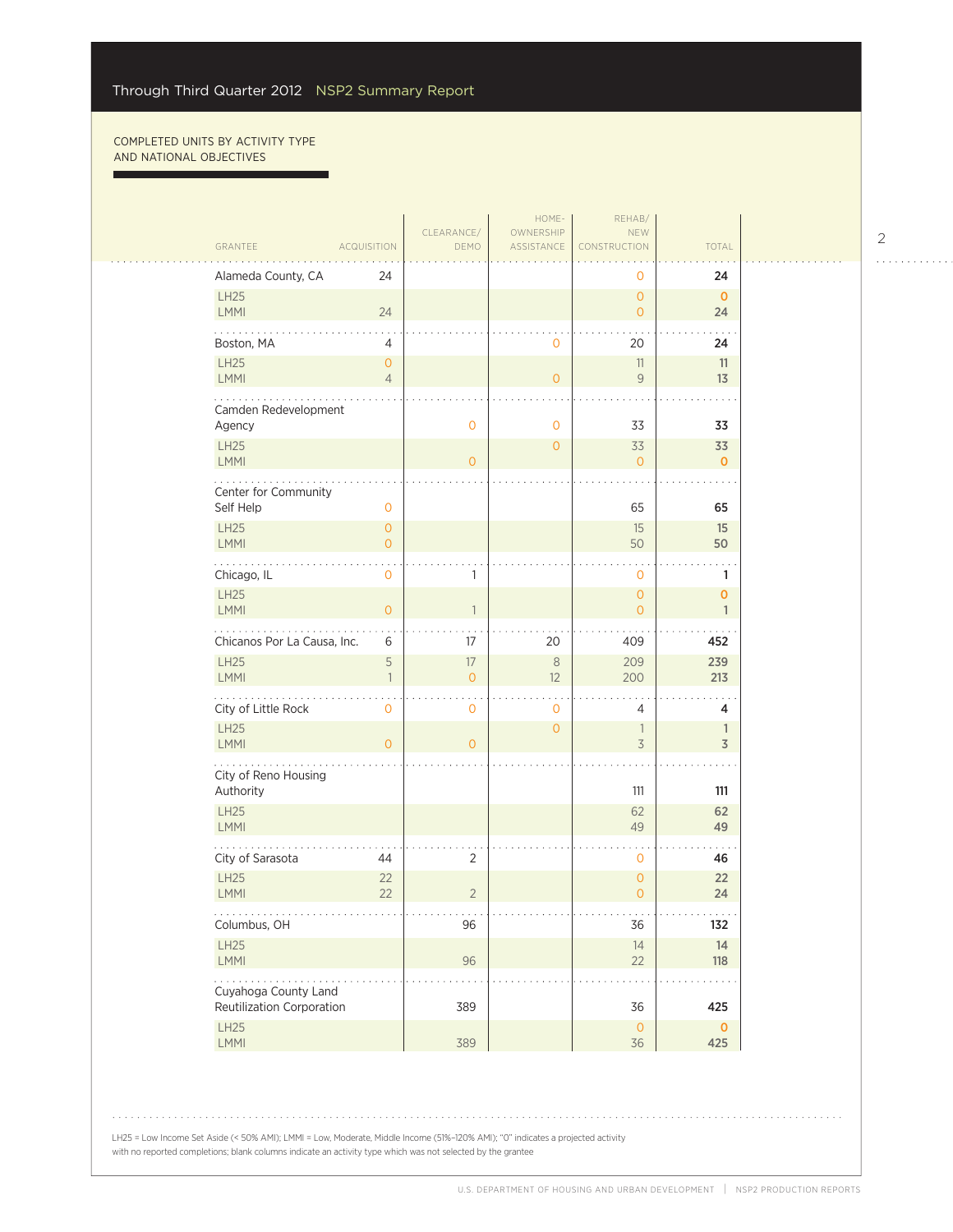| CLEARANCE/<br>OWNERSHIP<br><b>NEW</b>                                                                 |
|-------------------------------------------------------------------------------------------------------|
| GRANTEE<br>DEMO<br>ASSISTANCE<br>CONSTRUCTION<br>TOTAL<br><b>ACQUISITION</b>                          |
| Dayton, OH<br>967<br>55<br>1023                                                                       |
| LH25<br>$\overline{9}$<br>9<br>967<br>LMMI<br>46<br>1014                                              |
| Denver, CO<br>40<br>59<br>118<br>19                                                                   |
| LH25<br>59<br>59<br>LMMI<br>59<br>40<br>19                                                            |
| El Paso Collaborative<br>79<br>79                                                                     |
| <b>LH25</b><br>36<br>36<br>LMMI<br>43<br>43                                                           |
| Evanston, IL<br>28<br>0<br>28                                                                         |
| LH25<br>$\overline{O}$<br>11<br>11<br>LMMI<br>17<br>17                                                |
| Habitat for Humanity                                                                                  |
| International Inc<br>4<br>$\circ$<br>61<br>65                                                         |
| <b>LH25</b><br>35<br>37<br>$\overline{2}$<br>$\circ$<br><b>LMMI</b><br>$\overline{2}$<br>26<br>28     |
| Hamilton County, OH<br>18<br>56<br>74<br>0                                                            |
| <b>LH25</b><br>28<br>28<br>LMMI<br>$\circ$<br>18<br>28<br>46                                          |
| Healthy Neighborhoods Inc.<br>33<br>3<br>58<br>94                                                     |
| LH25<br>17<br>11<br>28<br><b>LMMI</b><br>22<br>41<br>3<br>66                                          |
| Housing Authority of<br>Camden City<br>$\mathbf 0$<br>$\mathbf 0$<br>O                                |
| LH25<br>$\circ$<br>$\mathbf{O}$<br>LMMI<br>$\overline{0}$<br>$\overline{0}$<br>$\mathbf{O}$           |
| Housing Authority of<br>the City of Tampa<br>$\mathbf 0$<br>$\mathbf 0$<br>$\mathbf 0$                |
| <b>LH25</b><br>$\mathbf{O}$<br>$\mathbf 0$<br>LMMI<br>$\overline{O}$<br>$\overline{O}$<br>$\mathbf 0$ |
| Housing Trust of<br>79<br>Santa Clara County<br>51<br>130                                             |
| LH25<br>57<br>$\,$ $\,$ $\,$ $\,$<br>$51\,$<br>LMMI<br>45<br>28<br>73                                 |
| $\mathbb{Z}^2$ . The set of $\mathbb{Z}^2$<br>.<br>Indio, CA<br>17<br>17<br>$\mathbf 0$               |
| LH25<br>$\mathsf{O}\xspace$<br>$\overline{7}$<br>$\overline{7}$<br>LMMI<br>$10$<br>$10\,$             |

LH25 = Low Income Set Aside (< 50% AMI); LMMI = Low, Moderate, Middle Income (51%–120% AMI); "0" indicates a projected activity with no reported completions; blank columns indicate an activity type which was not selected by the grantee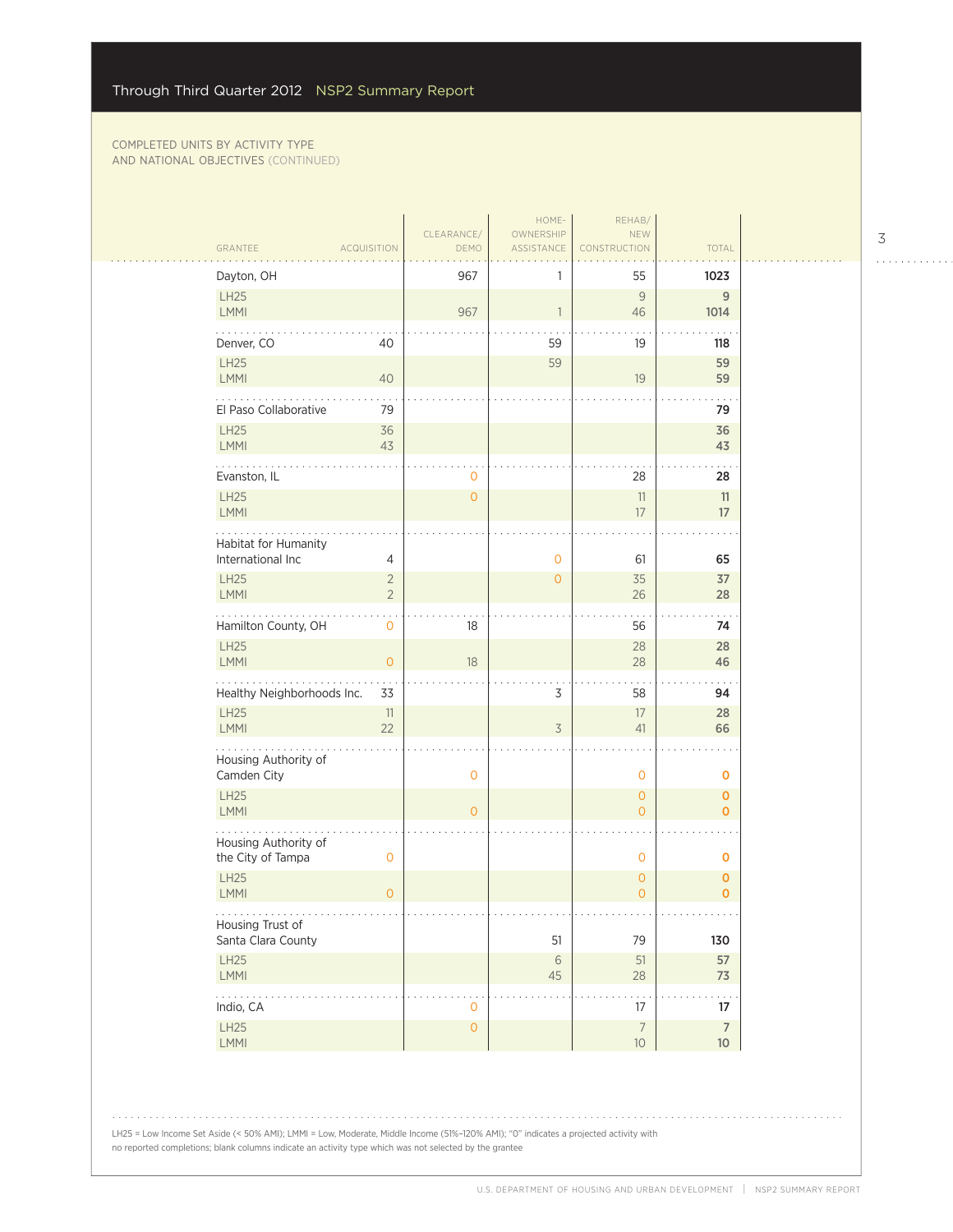| GRANTEE                                              | <b>ACQUISITION</b>               | CLEARANCE/<br>DEMO | HOME-<br>OWNERSHIP<br>ASSISTANCE           | REHAB/<br>NEW<br>CONSTRUCTION    | TOTAL                      |  |
|------------------------------------------------------|----------------------------------|--------------------|--------------------------------------------|----------------------------------|----------------------------|--|
| Lake Worth Community                                 |                                  |                    |                                            |                                  |                            |  |
| Redevelopment Agency                                 | $\mathbf{O}$                     | $\circ$            | $\mathbf{O}$                               | 41                               | 41                         |  |
| <b>LH25</b><br>LMMI                                  | $\overline{O}$<br>$\overline{O}$ | $\overline{O}$     | $\overline{O}$<br>$\overline{O}$           | 23<br>18                         | 23<br>18                   |  |
| Long Beach, CA                                       | 11                               |                    | 75                                         |                                  | 86                         |  |
| <b>LH25</b>                                          | 11                               |                    |                                            |                                  | 11                         |  |
| LMMI                                                 | $\overline{O}$                   |                    | 75                                         |                                  | 75                         |  |
| Los Angeles Neighborhood<br>Housing Services Inc.    |                                  |                    | 91                                         |                                  | 91                         |  |
| <b>LH25</b><br><b>LMMI</b>                           |                                  |                    | $\circ$<br>91                              |                                  | $\mathbf{0}$<br>91         |  |
| Los Angeles, CA                                      |                                  |                    |                                            | 42                               | 42                         |  |
| <b>LH25</b><br>LMMI                                  |                                  |                    |                                            | 13<br>29                         | 13<br>29                   |  |
| Massachusetts Housing                                |                                  |                    |                                            |                                  |                            |  |
| Investment Corporation<br><b>LH25</b>                |                                  |                    | 27                                         | 184<br>60                        | 211<br>60                  |  |
| <b>LMMI</b>                                          |                                  |                    | 27                                         | 124                              | 151                        |  |
| Metropolitan Development<br>and Housing Agency       | 197                              |                    | 6                                          | 32                               | 235                        |  |
| <b>LH25</b>                                          | 192                              |                    |                                            | 5                                | 197                        |  |
| <b>LMMI</b><br>.                                     | 5                                |                    | 6                                          | 27                               | 38                         |  |
| Milwaukee, WI                                        |                                  | 115                | 10                                         | 1                                | 126                        |  |
| <b>LH25</b><br>LMMI                                  |                                  | 115                | $\overline{\mathcal{S}}$<br>$\overline{7}$ | $\overline{1}$<br>$\overline{O}$ | $\overline{4}$<br>122      |  |
| Minneapolis, MN                                      |                                  | $\mathbf 0$        | 44                                         | $\mathbf 0$                      | 44                         |  |
| <b>LH25</b><br>LMMI                                  |                                  | $\overline{O}$     | 5<br>39                                    | $\circ$<br>$\overline{O}$        | 5<br>39                    |  |
| Modesto, CA                                          | 45                               |                    |                                            |                                  | 45                         |  |
| <b>LH25</b><br><b>LMMI</b>                           | 5<br>40                          |                    |                                            |                                  | 5<br>40                    |  |
| National Housing Trust<br>Community Development Fund |                                  |                    |                                            | $\mathbf{O}$                     | $\mathbf 0$                |  |
| <b>LH25</b><br>LMMI                                  |                                  |                    |                                            | $\circ$<br>$\circ$               | $\mathbf 0$<br>$\mathbf 0$ |  |
| Neighborhood Housing                                 |                                  |                    |                                            |                                  |                            |  |
| Services of Orange County                            |                                  |                    |                                            | 30                               | 30                         |  |
| <b>LH25</b><br>LMMI                                  |                                  |                    |                                            | 15<br>$15\,$                     | 15<br>$15\,$               |  |

LH25 = Low Income Set Aside (< 50% AMI); LMMI = Low, Moderate, Middle Income (51%–120% AMI); "0" indicates a projected activity with

no reported completions; blank columns indicate an activity type which was not selected by the grantee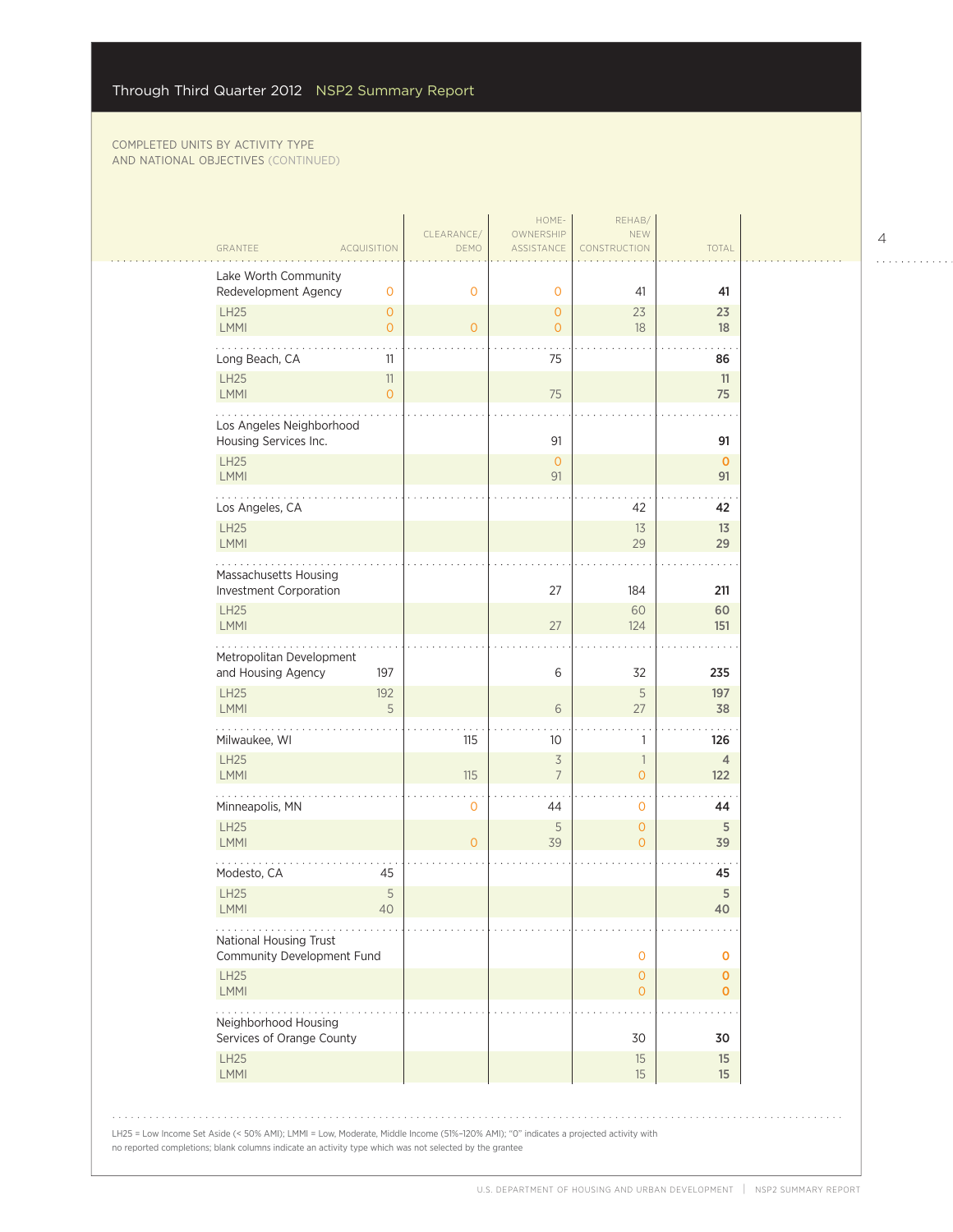| GRANTEE<br><b>ACQUISITION</b>                              |                                    | CLEARANCE/<br>DEMO | HOME-<br>OWNERSHIP<br>ASSISTANCE          | REHAB/<br>NEW<br>CONSTRUCTION            | <b>TOTAL</b>                                           |  |
|------------------------------------------------------------|------------------------------------|--------------------|-------------------------------------------|------------------------------------------|--------------------------------------------------------|--|
| Neighborhood Housing<br>Services of South Florida, Inc.    |                                    |                    |                                           | 3                                        | 3                                                      |  |
| LH25<br>LMMI                                               |                                    |                    |                                           | 0<br>$\overline{3}$                      | $\mathbf 0$<br>3                                       |  |
| Neighborhood Lending<br>Partners of West Florida, Inc. 141 |                                    | 23                 | 3                                         | 0                                        | 167                                                    |  |
| <b>LH25</b><br>LMMI                                        | 26<br>115                          | 23                 | $\overline{3}$                            | 0<br>$\overline{0}$                      | 26<br>141                                              |  |
| .<br>New Orleans<br>Redevelopment Authority                | $\mathbf 0$                        | 20                 |                                           | 67                                       | 87                                                     |  |
| <b>LH25</b><br><b>LMMI</b>                                 | $\circ$                            | 20                 |                                           | 24<br>43                                 | 24<br>63                                               |  |
| New York City, NY<br><b>LH25</b>                           | $\mathbf 0$<br>$\mathsf{O}\xspace$ |                    | 0                                         | 0<br>$\overline{0}$                      | 0<br>0                                                 |  |
| LMMI<br>.<br>Newark, NJ                                    | $\overline{O}$<br>$\mathbf 0$      |                    | $\mathbf{O}$                              | $\overline{0}$<br>0                      | $\mathbf{O}$<br>0                                      |  |
| LH25<br><b>LMMI</b>                                        | $\mathbf{O}$<br>$\Omega$           |                    |                                           | $\overline{0}$<br>$\overline{O}$         | $\mathbf 0$<br>$\overline{0}$                          |  |
| North Little Rock, AR                                      |                                    | 26                 | $\mathbf 0$                               | 19                                       | 45                                                     |  |
| LH25<br><b>LMMI</b>                                        |                                    | 26                 | $\Omega$                                  | 14<br>5                                  | 14<br>31                                               |  |
| .<br>Palm Beach County, FL<br>LH25                         | 1                                  |                    | 16                                        | 0                                        | 17                                                     |  |
| LMMI                                                       | $\mathbf{O}$<br>$\mathbf{1}$       |                    | 12<br>$\overline{4}$                      | 0<br>$\overline{0}$                      | 12<br>5                                                |  |
| Philadelphia, PA<br><b>LH25</b>                            |                                    | $\mathbf 0$        |                                           | 0<br>$\overline{0}$                      | 0<br>$\mathbf 0$                                       |  |
| LMMI                                                       |                                    | $\overline{O}$     |                                           | $\overline{O}$                           | $\overline{0}$                                         |  |
| Phoenix, AZ<br>LH25                                        | 0<br>$\mathbf{O}$                  | 13                 | $\mathbf 0$                               | 84<br>$\overline{0}$                     | 97<br>$\mathbf 0$                                      |  |
| LMMI<br>.                                                  | $\Omega$                           | 13                 | $\mathbf{O}$                              | 84                                       | 97                                                     |  |
| Pima County, AZ<br>LH25                                    |                                    | 18                 | $\alpha \rightarrow -\infty$<br>124<br>33 | $\sim$ $\sim$ $\sim$ $\sim$<br>102<br>39 | $\alpha$ , $\alpha$ , $\alpha$ , $\alpha$<br>244<br>72 |  |
| LMMI<br>.                                                  |                                    | 18                 | 91                                        | 63                                       | 172                                                    |  |
| Prichard Housing Authority                                 | 31                                 | 24                 |                                           | 43                                       | 98                                                     |  |
| LH25<br>LMMI                                               | 31                                 | 24                 |                                           | $\circ$<br>43                            | $\overline{0}$<br>98                                   |  |

LH25 = Low Income Set Aside (< 50% AMI); LMMI = Low, Moderate, Middle Income (51%–120% AMI); "0" indicates a projected activity with no reported completions; blank columns indicate an activity type which was not selected by the grantee